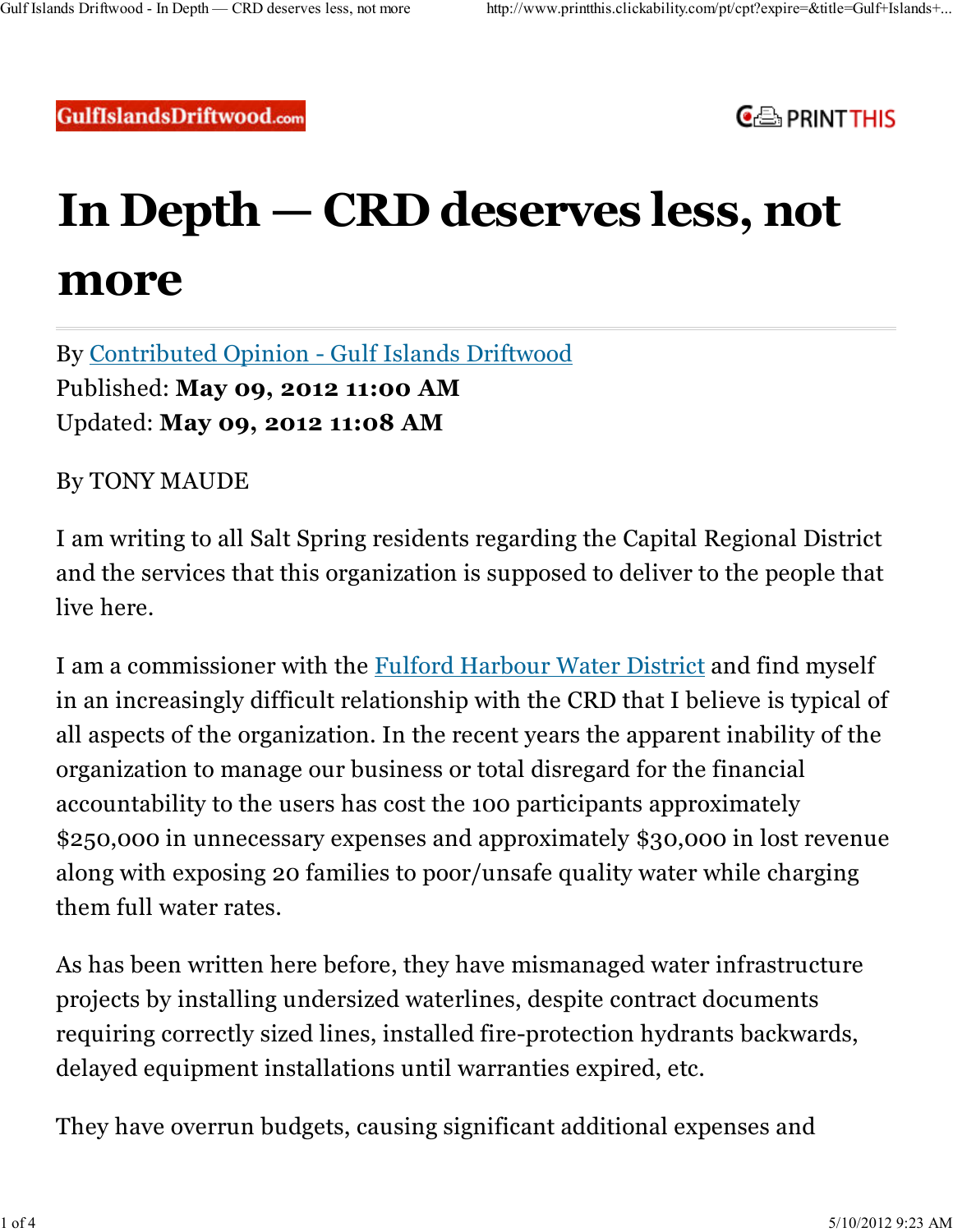created a situation where we had 20 families who paid full rates faced with an unsafe water supply and hauling drinking water from a tap at the end of the street.

They have not responded to a number of opportunities or issues in a timely manner, causing friction within the community and in one case cost the users approximately \$30,000 in lost revenue. We received correspondence last week, requiring an urgent decision next week that has sat in their hands since November 2010.

Their administrative costs have increased by over 100 per cent in the past two years and despite numerous requests still have not provided any explanation or rational for this.

We have identified numerous potential cost-saving measures to control ballooning operational costs and they have not actioned any of those measures, yet our costs continue to exceed our budget and their only response is that we need to increase the budget so they can spend more.

Virtually every time we try to control costs and seek ways to reduce costs the information that we rely on from them to make those decisions is not correct, therefore making our decisions ineffective.

When we try to force cost savings by controlling budgets they overrule our decisions and approve expenditures without our concurrence or an opportunity to address the issues.

When we appeal to the premier of the province, she shuffles us off to the ministry responsible, which refuses to even review our concerns or examine the issues. The CRD has no organization within government that has the mandate or desire to make this organization accountable to the people of this province. Believe me in that we have been to virtually every organization within government that could possibly exercise the smallest amount of jurisdiction over the CRD and been told that they won't or can't assist us.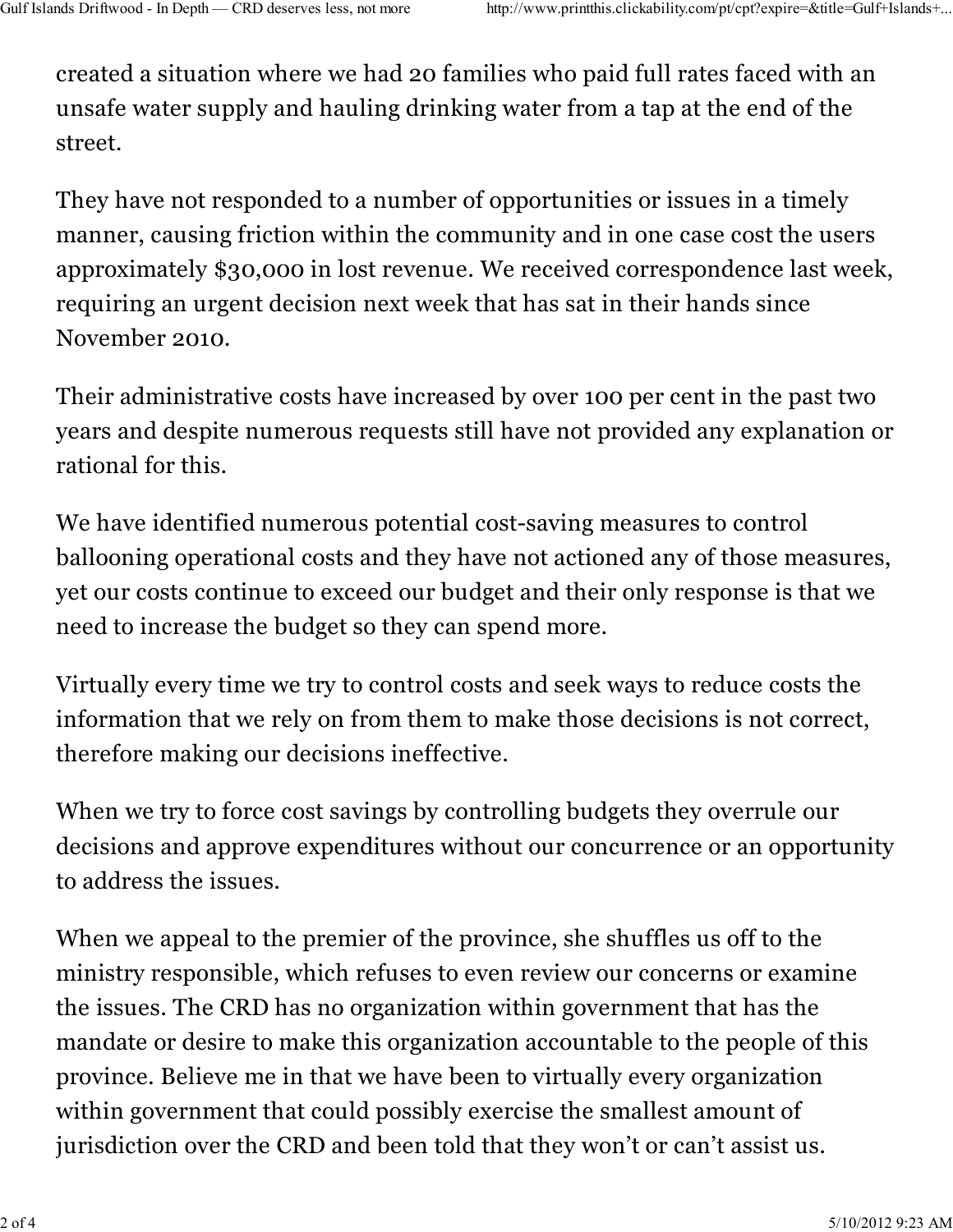Our issues surround the delivery of water services to Fulford, but I see the same disregard and mismanagement happening in the other services delivered by the CRD. Remember the fiasco regarding the indoor tennis facility in 2005-06, among others.

All of this is a significant financial burden to the taxpayers that are forced to use CRD services as the organization has numerous examples of their inability to deliver professional services in a cost-effective manner. These are only the ones that we are aware of and my experience within government would suggest that you only hear or know about a small fraction of what really goes on within the organization.

Therefore we are being told that the CRD is giving us a 3.5 per cent increase to our taxes this year and I would like to suggest that collectively we should tell them that this is unacceptable and they need to find those funds within the existing budget and that our expectation is that they will deliver a budget that has a five per cent reduction in taxes next year.

I also think that we should seriously consider self-government so we can have an organization that is concerned about the welfare of the local area and accountable to the people of the island. It is my belief that the CRD is broken and there is no desire within the CRD or the current provincial government to fix the problem and if we want to ensure that we are getting value for the taxes that we pay them that we need get out of the current situation as soon as we can.

All islanders should be aware that your taxes and service fees that the CRD collect are being spent to benefit them, not us.

The writer is a commission member of the Fulford Water Service Commission.